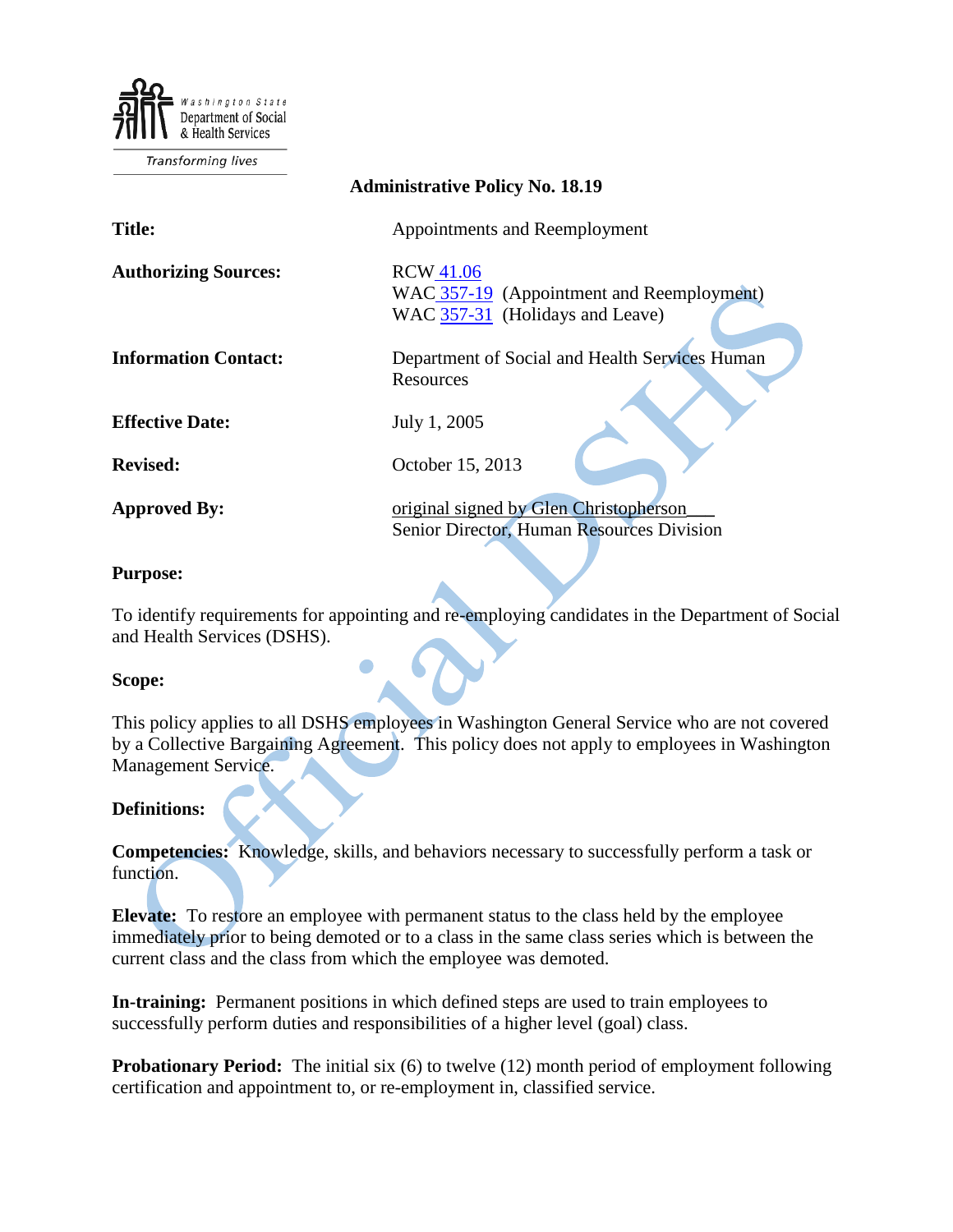**Project Position:** A classified position established to meet the purpose of a defined project with a specific end date.

**Reassignment:** Movement of an employee from one position to a comparable position in the same or different class, with the same salary range maximum.

**Re-employment***:* The appointment of a former permanent employee.

**Reversion:** Voluntary or involuntary movement of an employee from a position during the trialservice period.

**Transfer***:* An employee-initiated move from one position to another position within DSHS or between agencies, in the same class or to a different class at the same salary range maximum.

**Transition Review Period:** A six-month-evaluation period to allow the employer and employee to determine whether the employee can be successful in the position, following placement in the position as a layoff option, or appointment to a position from a layoff list or the General Government Transition Pool.

**Trial-Service Period:** The initial period of employment following a promotional appointment to a position in a new class, or the initial period of employment following a transfer or voluntary demotion, or elevation, under the provisions of WAC  $\frac{357-19-030}{257}$ . The trial service period is six to twelve months.

## **Policy:**

## **If this policy is silent on a specific topic or area, refer to the appropriate Washington Administrative Code for guidance.**

- 1. The Director of the State Human Resources Division has delegated authority to DSHS to carry out the activities identified in WAC [357-19.](http://apps.leg.wa.gov/WAC/default.aspx?cite=357-19)
- 2. Hiring will be based on skills, abilities, education, and/or experience described in the DSHS Position Description Form.
- 3. When a position requires an educational degree, the degree must be from an accrediting agency (i.e. U.S. Department of Education (USDE) at http://ope.ed.gov/accreditation or Council for Higher Education Accreditation (CHEA) at http://www.chea.org)

## **A. Probationary Appointment**

- 1. A candidate who does not have permanent status must serve a probationary period when appointed to a permanent position.
- 2. Supervisors will use the probationary period to:
	- a. Train the employee to successfully perform the functions of the position.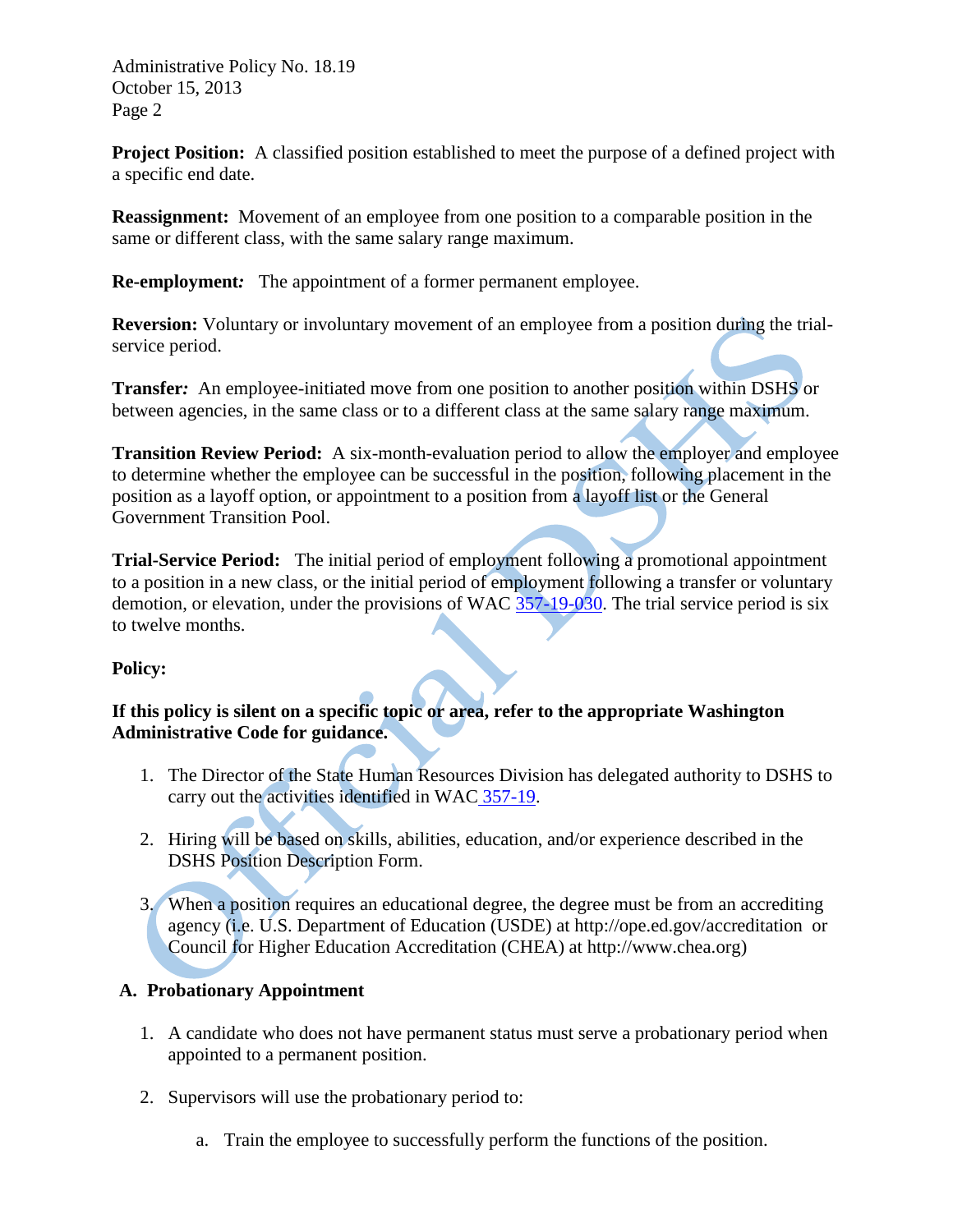- b. Observe and assess the employee's work.
- c. Determine if the employee will achieve permanent status in the position.
- 3. The probationary period is six months but may be extended to twelve months.
	- a. A copy of the extension will be forwarded to DSHS Human Resources for review and appropriate action.
	- b. The employee must receive written notice from the Appointing Authority providing the reason(s) for the extension and the new date for completing the probationary period.
- 4. Use of leave-without-pay or shared leave during the probationary period will extend the probationary period day-for-day.
- 5. If an employee accepts an appointment to another permanent position within DSHS while serving a probationary period, the following applies:
	- a. If the Appointing Authority determines the new position or class to which the position is allocated, is closely related to the previous position, time served in the initial probationary period counts toward the probationary period of the new position.
	- b. If the Appointing Authority determines the new position, or class to which the position is allocated, is not closely related to the previous position, the time served in the initial probationary period **does not** count toward the probationary period of the new position.The employee must receive a written notification of the new probationary appointment and the duration of the new probationary period.
- 6. If an employee is reassigned while serving a probationary period, time spent in the initial probationary period will count toward the probationary period in the new position.
- 7. If an employee in a non-permanent appointment is appointed permanently to the same or a similar position:
	- a. The Appointing Authority may allow time worked in the non-permanent appointment to count toward the probationary period for the permanent position.
	- b. The Appointing Authority may determine the amount of time that will count toward the probationary period for the permanent position.
- 8. Under WAC [357-46-180,](http://apps.leg.wa.gov/WAC/default.aspx?cite=357-46-195) an Appointing Authority may separate a probationary employee. The Appointing Authority is encouraged to discuss this action with DSHS Human Resources prior to separating the employee.
	- a. A probationary employee must receive a minimum of one calendar day's written notice before being separated.
	- b. An employee separated during the probationary period does not have the right to appeal the separation.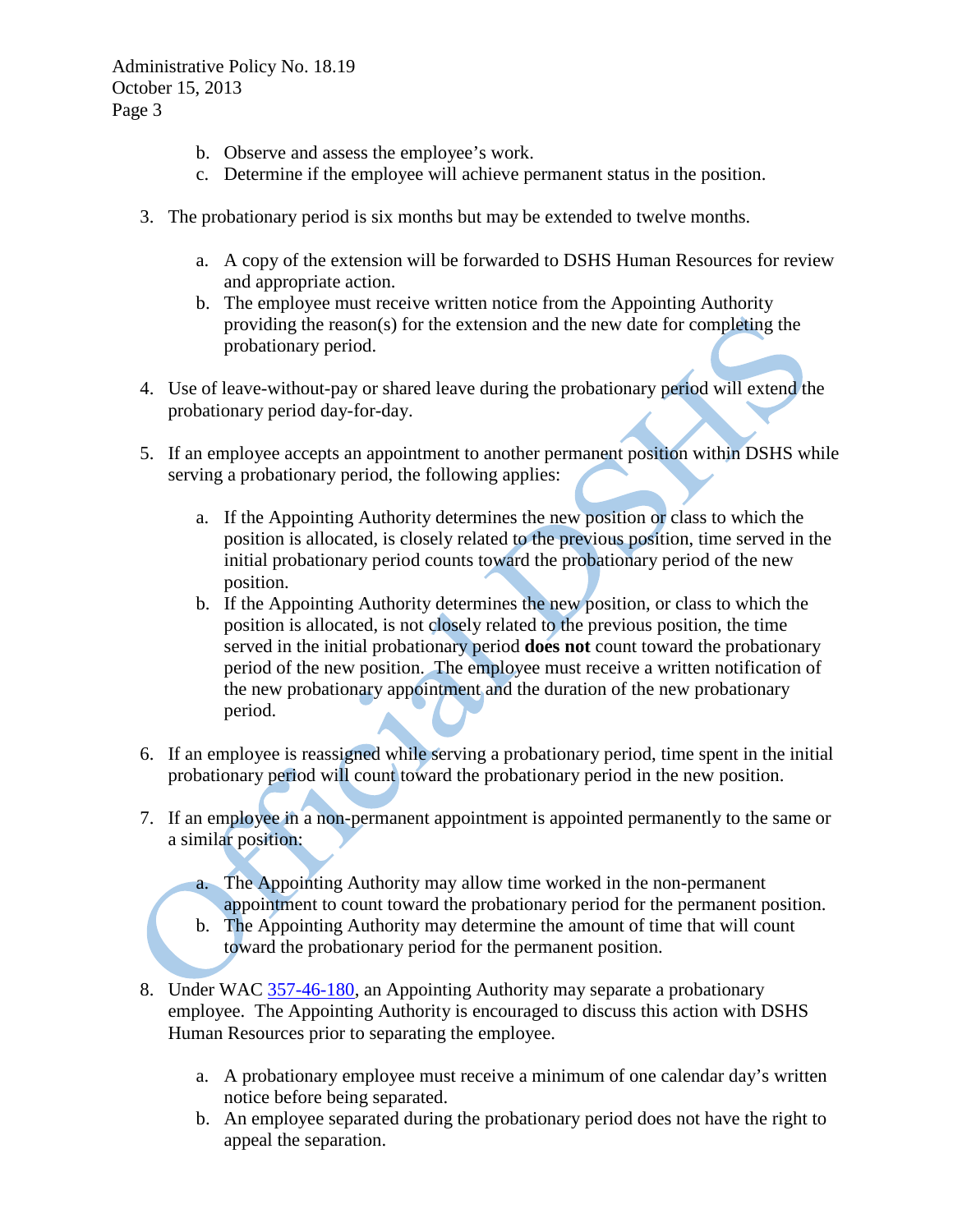#### **B. Trial-Service Appointment**

- 1. A permanent employee *must* serve a trial-service period when the employee:
	- a. Is appointed to a position in a new class in which the employee has not held permanent status
	- A permanent employee *may* serve a trial-service period when the employee:
		- a. Transfers
		- b. Voluntarily Demotes
		- c. Elevates
		- d. Reverts (voluntary or involuntary)
- 2. When an employee is reverted to a comparable position with the same job duties as the position in which the employee last held permanent status is not required to serve a trialservice period. The Appointing Authority may consult with DSHS human resources to determine whether new position is closely comparable.
- 3. The trial-service period may last six to twelve months.
	- a. The Appointing Authority may extend the trial-service period of an employee, not to exceed a total of twelve months served in trial-service status.
	- b. A copy of the extension will be forwarded to DSHS Human Resources for review and appropriate action.
	- c. The employee must receive a written notice from the Appointing Authority providing the reason(s) for the extension and the new date for completing the trial-service period.
- 4. Use of leave-without-pay or shared leave during the trial-service period will extend the trial-service period, day-for-day.
- 5. If an employee accepts an appointment to another permanent position within DSHS while serving a trial-service period, the following applies:
	- a. If the Appointing Authority determines the position, or class, is closely related, time served in the initial trial-service period will count towards the trial-service period of the new position.
	- b. The employee must receive a written notification of the new trial-service appointment and the duration of the new trial-service period.
- 6. If an employee is reassigned while serving a trial-service period, time spent in the initial trial-service period counts towards the trial-service period in the new position.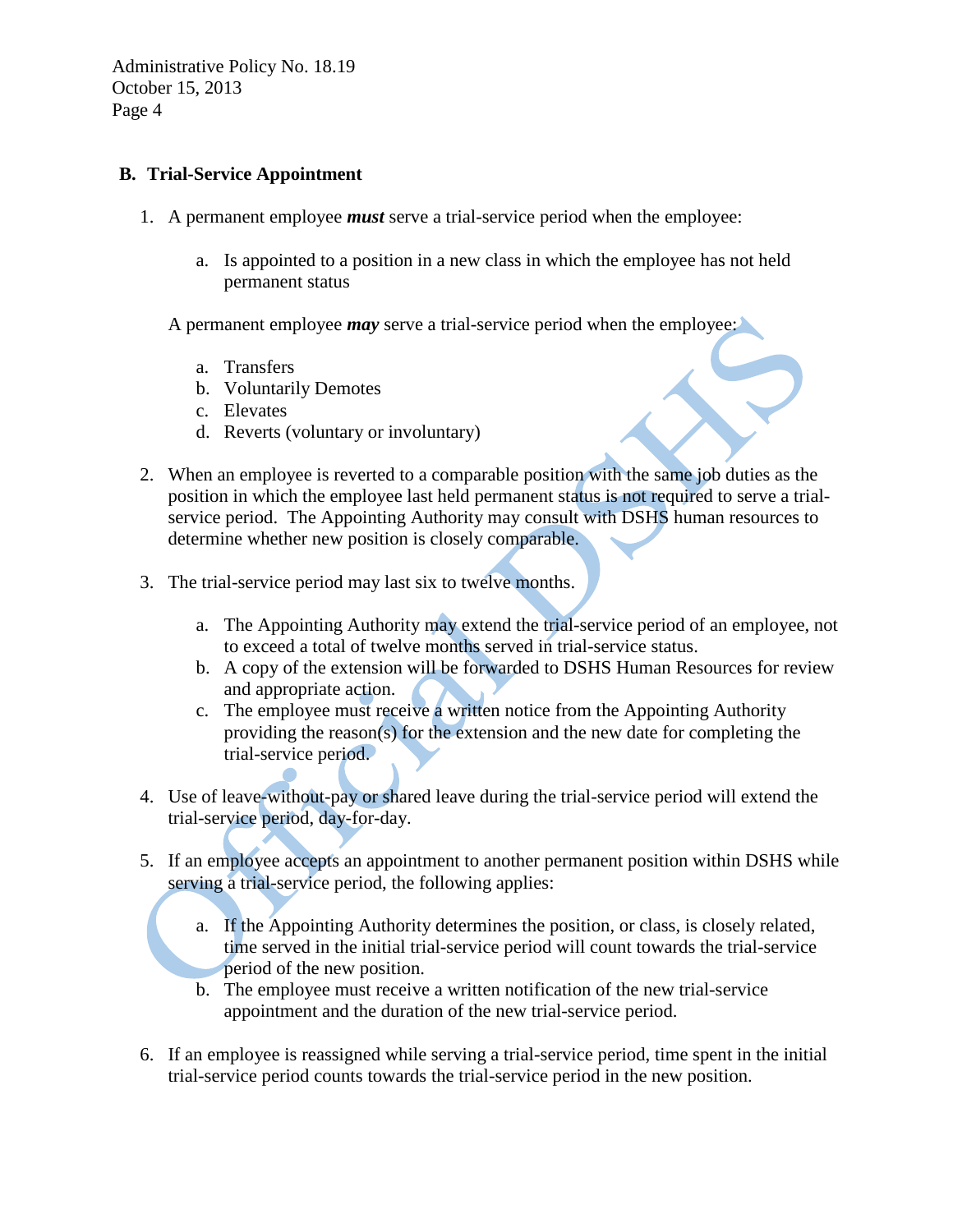- 7. If a permanent employee accepts a non-permanent appointment during a trial-service period, a new trial-service period will start upon the employee's return to the permanent position.
- 8. If an employee in a non-permanent appointment is appointed permanently to the same or a similar position:
	- a. The Appointing Authority may allow time worked in the non-permanent appointment to count toward the trial-service period for the permanent position.
	- b. The Appointing Authority may determine the amount of time that will count toward the trial-service period for the permanent position.

## **C. Transition Review Period**

- 1. The appointing authority may require a six-month review period when an employee is appointed to a position as a layoff option or is appointed from internal statewide layoff list or the general government transition pool. [\(WAC 357-46-035\)](http://apps.leg.wa.gov/WAC/default.aspx?cite=357-46-035)
- 2. Use of leave-without-pay during the transition review period will extend the transition review period, day-for-day.
- 3. A transition review period is **not** allowed when the employee is appointed to a comparable position with the same job duties as the position the employee held permanent status in prior to layoff.
	- a. The employer must provide the employee with the following;
		- i. Written notice of the transition review period.
		- ii. Instruction and/or training in the duties of the new position
	- b. The employer may involuntarily separate an employee from a position during the transition review period or the employee may choose to voluntarily separate during the transition review period. The employer must give seven calendar days' written notice to an employee who is being separated during a transition review period. If during the last seven days of the transition review period, the employee commits an egregious act which warrants separation, the employer may immediately separate the employee without seven calendar days' notice. An employee may voluntarily separate a maximum of three times as a result of a single layoff action.
	- c. When an employee who is serving a transition review period following appointment to a position as a layoff option is separated from the position during the transition review period, the following applies:
		- i. The employee must be provided with a layoff option in accordance with WAC [357-46-035](http://apps.leg.wa.gov/WAC/default.aspx?cite=357-46-035) if the employer involuntarily separates the employee; or
		- ii. The employee's name is placed on any layoff lists for which the employee is eligible if the employee voluntarily separates.
	- d. When an employee who is serving a transition review period following appointment from a layoff list or the general government transition pool is separated from the position during a transition review period, the employee's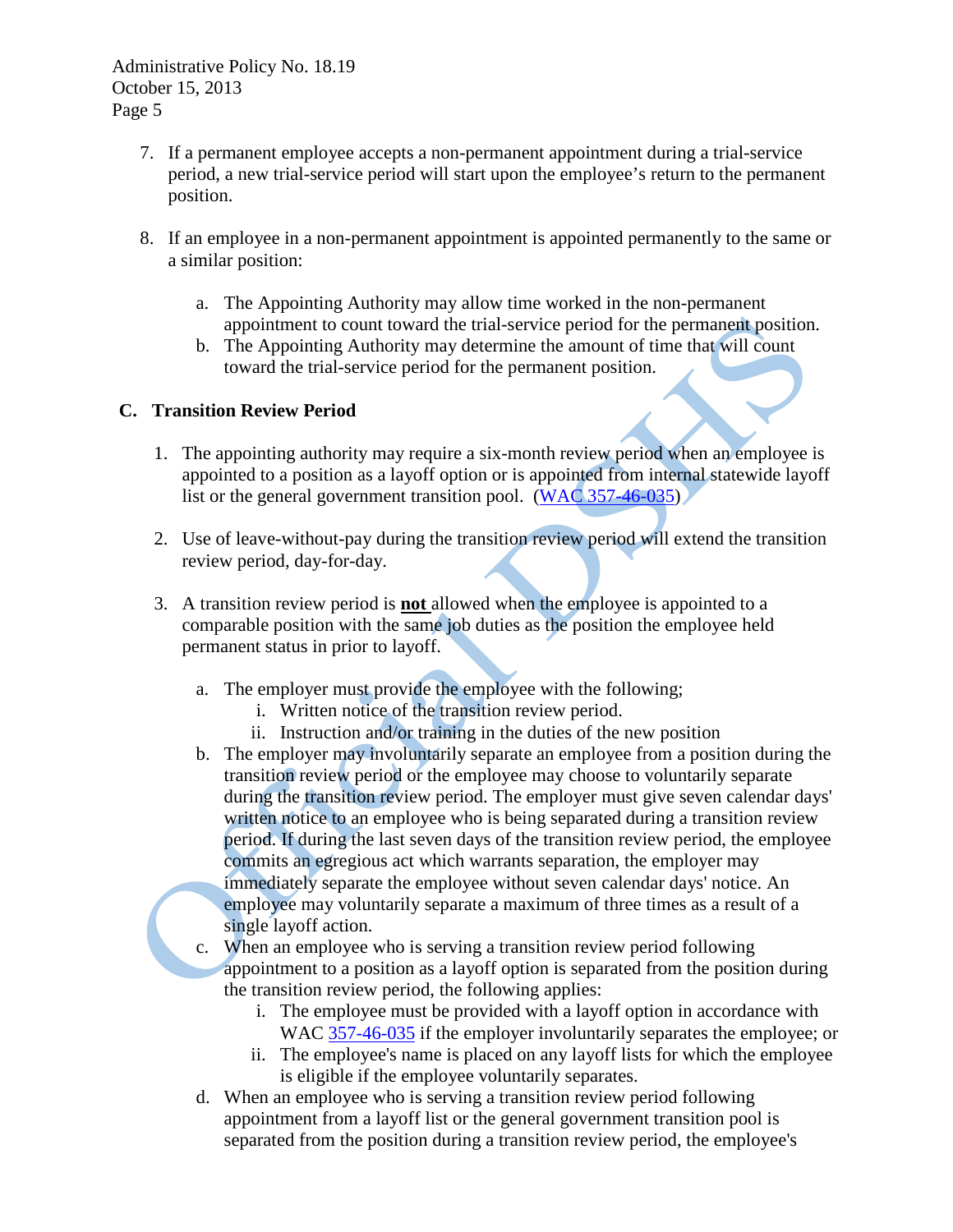name is reinstated on any layoff list from which it was removed at the time of placement in the position. The employee remains on the list until the employee's initial eligibility expires or they are rehired. The time served during the transition review period does not extend the period of eligibility for a layoff list or the transition pool.

e. Separation during the transition review period is not subject to appeal.

## **D. Reversion**

- 1. The Appointing Authority may revert an employee failing to meet the standards during the trial-service period. The requirements of WAC [357-19-100](http://apps.leg.wa.gov/WAC/default.aspx?cite=357-19-105) and [357-19-105](http://apps.leg.wa.gov/WAC/default.aspx?cite=357-31) must be met, to include required notification.
- 2. An employee may voluntarily revert during his or her trial-service period under WAC [357-19-110.](http://apps.leg.wa.gov/WAC/default.aspx?cite=357-19-110)
	- a. Employee reversion rights are provided by WAC [357-19-115](http://apps.leg.wa.gov/WAC/default.aspx?cite=357-19-115) through [357-19-](http://apps.leg.wa.gov/WAC/default.aspx?cite=357-19-117) [117,](http://apps.leg.wa.gov/WAC/default.aspx?cite=357-19-117) and [357-01-210.](http://apps.leg.wa.gov/WAC/default.aspx?cite=357-01-210)
	- b. A DSHS Appointing Authority may allow a voluntary reversion if the employee requests a reversion within thirty calendar days of his or her appointment into a trial-service position in another agency:
		- i. The employee must apply, in writing, to return to DSHS, giving seven calendar days notice.
		- ii. The decision of the Appointing Authority must be in writing and mailed or given to the employee by personal service.
	- c. If the employee is not returned to a permanent position in the class he or she last held permanent status in, and the employee wishes to be placed on the DSHS internal layoff list he or she must apply to [Department of Enterprise Services](http://hr.wa.gov/more/LayoffSupport/EmployeeLayoffInfo/Pages/LayoffListsandGGTP.aspx) for placement on the layoff list.

## **E. Demotions**

- 1. A permanent employee may request a voluntary demotion to a position for which he or she meets the competencies and other position requirements. The employee may be required to serve a trial-service period.
- 2. Appointing Authorities may elevate an employee with permanent status to the class he or she held immediately prior to being demoted, or to a class in the same class series which is between the current class and the class from which the employee was demoted.
	- a. The employee must meet the competencies and other position requirements.
	- b. The employee must serve a trial-service period.

## **F. Reassignments**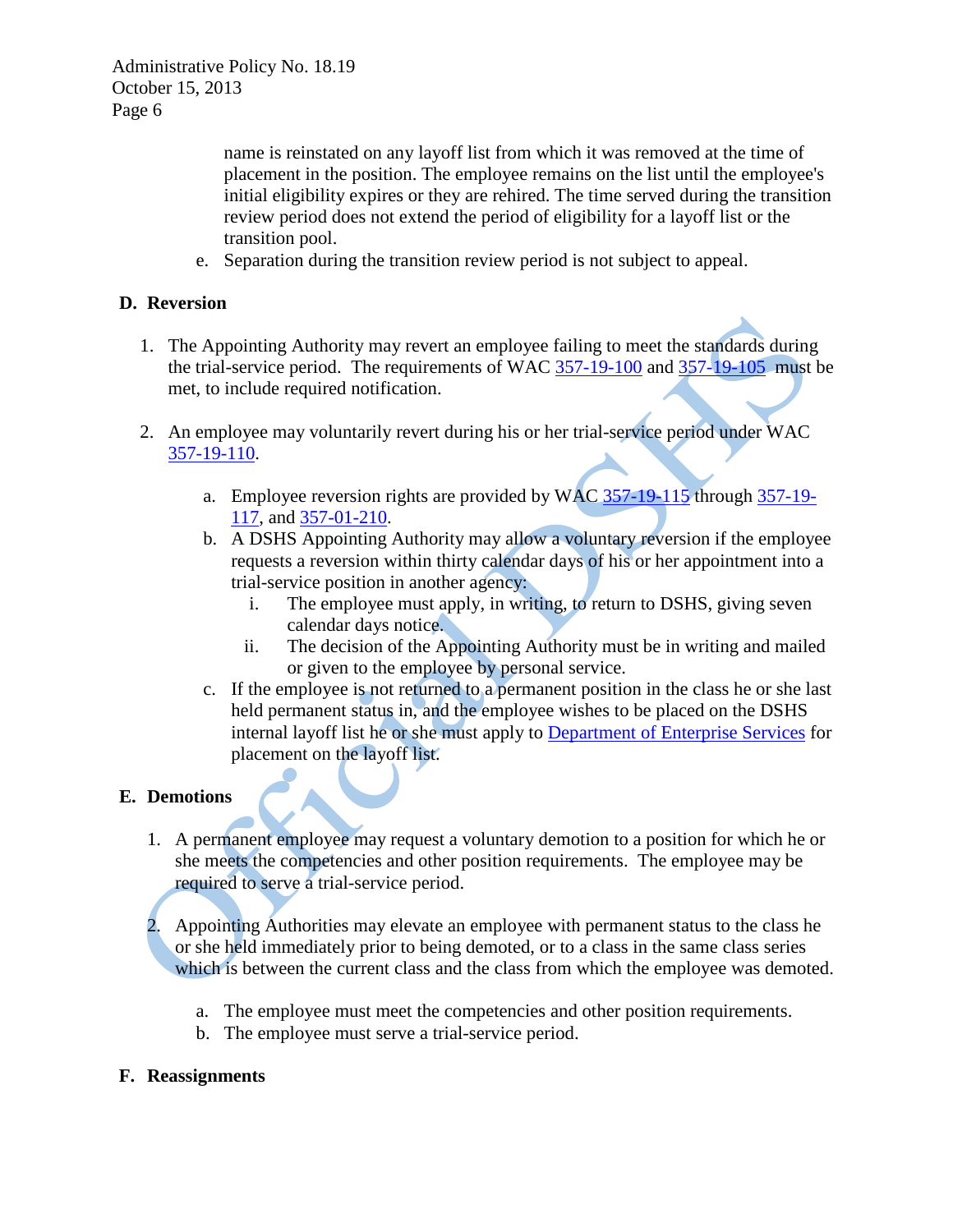- 1. An Appointing Authority may reassign an employee to a different position within the same class as long as the employee meets the competencies and other position requirements.
- 2. When reassigning a permanent employee to a position in a different geographic area, WAC  $\frac{357-19-175}{25}$  applies. A "reasonable commute" is considered to be within 35 miles of the employee's current official work site.

## **G. Transfers**

- 1. A permanent employee may request to transfer to another position in the same class or a different class with the same salary range maximum.
- 2. The employee must meet the position's identified competencies and other requirements.
- 3. The employee may serve a trial-service period in the new position.
- 4. If the employee was in trial-service status at the time of the transfer, the provisions of WAC [357-19-070](http://apps.leg.wa.gov/WAC/default.aspx?cite=357-19-070) apply.

## **H. Permanent Appointments**

1. An Appointing Authority must make a permanent status appointment of an employee under the conditions identified in WAC [357-19-181](http://apps.leg.wa.gov/WAC/default.aspx?cite=357-19-181) and [357-19-225.](http://apps.leg.wa.gov/WAC/default.aspx?cite=357-19-225)

## **I. Background Checks**

1. Appointing Authorities will conduct criminal history background checks on employees or preferred candidates in covered positions. Background check procedures are located in the [Human Resource Division Guidelines for Conducting Background Checks](http://hrd.dshs.wa.gov/Top_Toolbar/Guidlines_and_Best_Practices/documents/background_check_guidelines.doc) and [Secretary's List of Crimes and Negative Actions.](http://one.dshs.wa.lcl/FS/OSS/BCCU/Pages/SecretarysList.aspx)

## **J. In-training**

- 1. Appointing Authorities wishing to designate specific positions, groups of positions, or all positions in a class as "In-training" will forward the request to DSHS Human Resources.
- 2. WAC [357-19-245](http://apps.leg.wa.gov/WAC/default.aspx?cite=357-19-245) identifies the information that must be included in the In-training Plan.
- 3. The immediate supervisor must monitor and document the employee's successful completion of each step.
- 4. The employee automatically advances to the next training step and/or job class after satisfactory completion of the training requirements of the lower step. After successful completion of all training steps, the employee moves to the goal class.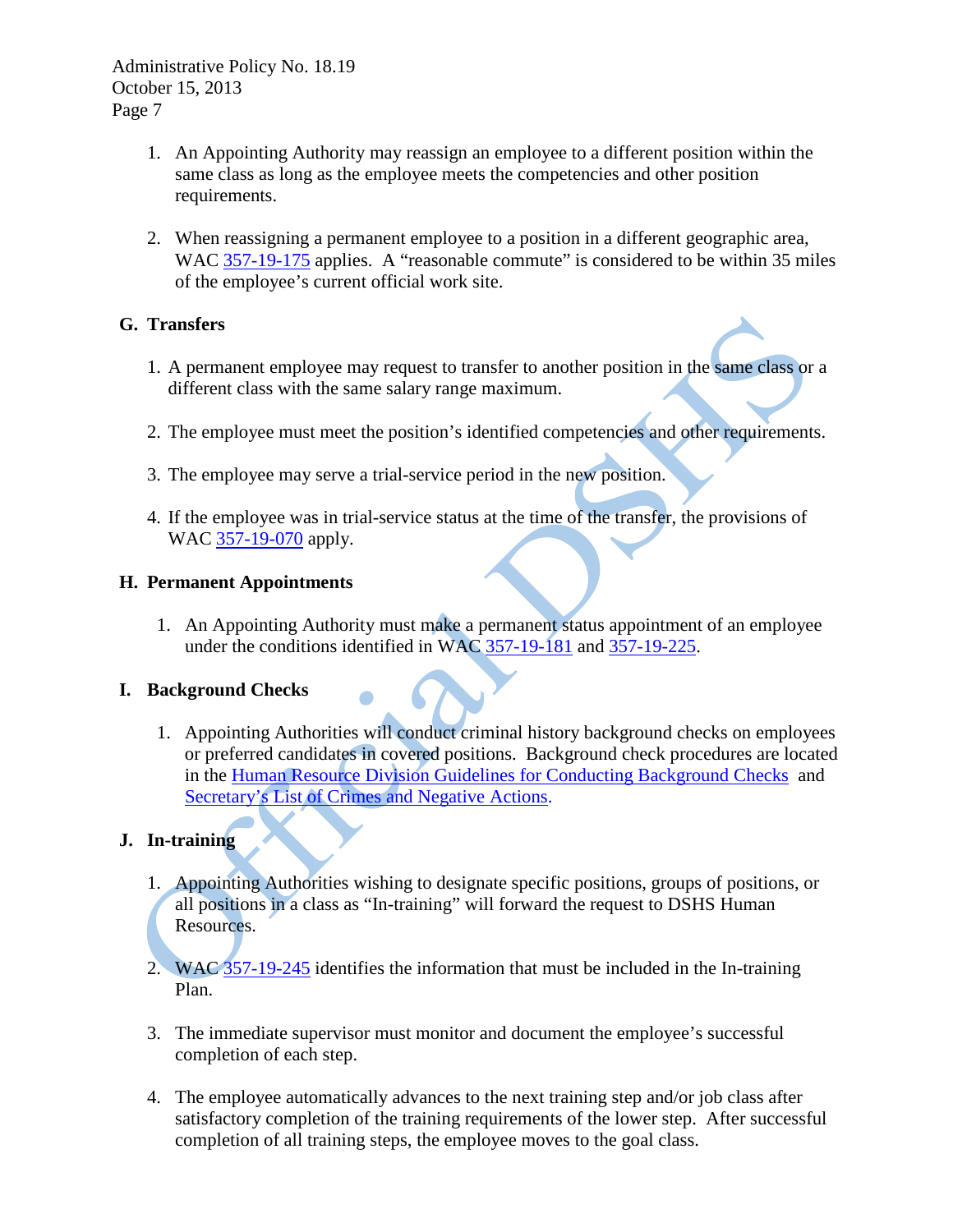- a. In-training plans must provide a minimum of six months at each step of the plan before progressing to the next step.
- b. The supervisor, through the Appointing Authority, may request a waiver of the six-month requirement from DSHS Human Resources. DSHS Human Resources will evaluate and either approve or disapprove time waiver requests.
- 5. The employee's salary, work period designation, and performance evaluation is based on the allocated class of the In-training step. (WAC [357-19-260\)](http://apps.leg.wa.gov/WAC/default.aspx?cite=357-19-260)
- 6. WAC [357-19-265](http://apps.leg.wa.gov/WAC/default.aspx?cite=357-19-265) and [357-19-280](http://apps.leg.wa.gov/WAC/default.aspx?cite=357-19-280) govern an employee's status during the life of the Intraining plan.

## **K. Project Positions**

- 1. Project positions must be filled following the requirements in WAC [357-16.](http://apps.leg.wa.gov/WAC/default.aspx?cite=357-16)
- 2. An employee appointed to a project position must be notified, in writing, of the status of the appointment and the expected ending date of the position.
- 3. An employee must serve a probationary period or trial-service period when appointed to a project position. The employee gains permanent project status upon completion of the probationary period.
- 4. Notice requirements for the employee and manager when the employee accepts a project position are found in WAC [357-19-330.](http://apps.leg.wa.gov/WAC/default.aspx?cite=357-19-330)
- 5. Return rights for a permanent employee returning from a project appointment are outlined in WAC [357-19-340.](http://apps.leg.wa.gov/WAC/default.aspx?cite=357-19-340) Employee rights at the conclusion for the project are found in WAC [357-19-345](http://apps.leg.wa.gov/WAC/default.aspx?cite=357-19-345)

## **L. Non-Permanent Appointment**

- 1. A position may be filled with a non-permanent appointment for any of the following reasons:
	- a. The permanent employee is absent from the position
	- b. The agency is recruiting to fill a vacant position with a permanent appointment
	- c. The agency needs to address a short-term immediate workload peak or other short-term needs
	- d. The agency is not filling a position with a permanent appointment due to the impending or actual layoff of a permanent employee
	- e. The nature of the work is sporadic and does not fit a particular pattern.
	- 2. The Appointing Authority approves or denies non-permanent appointment requests lasting up to twelve months duration.